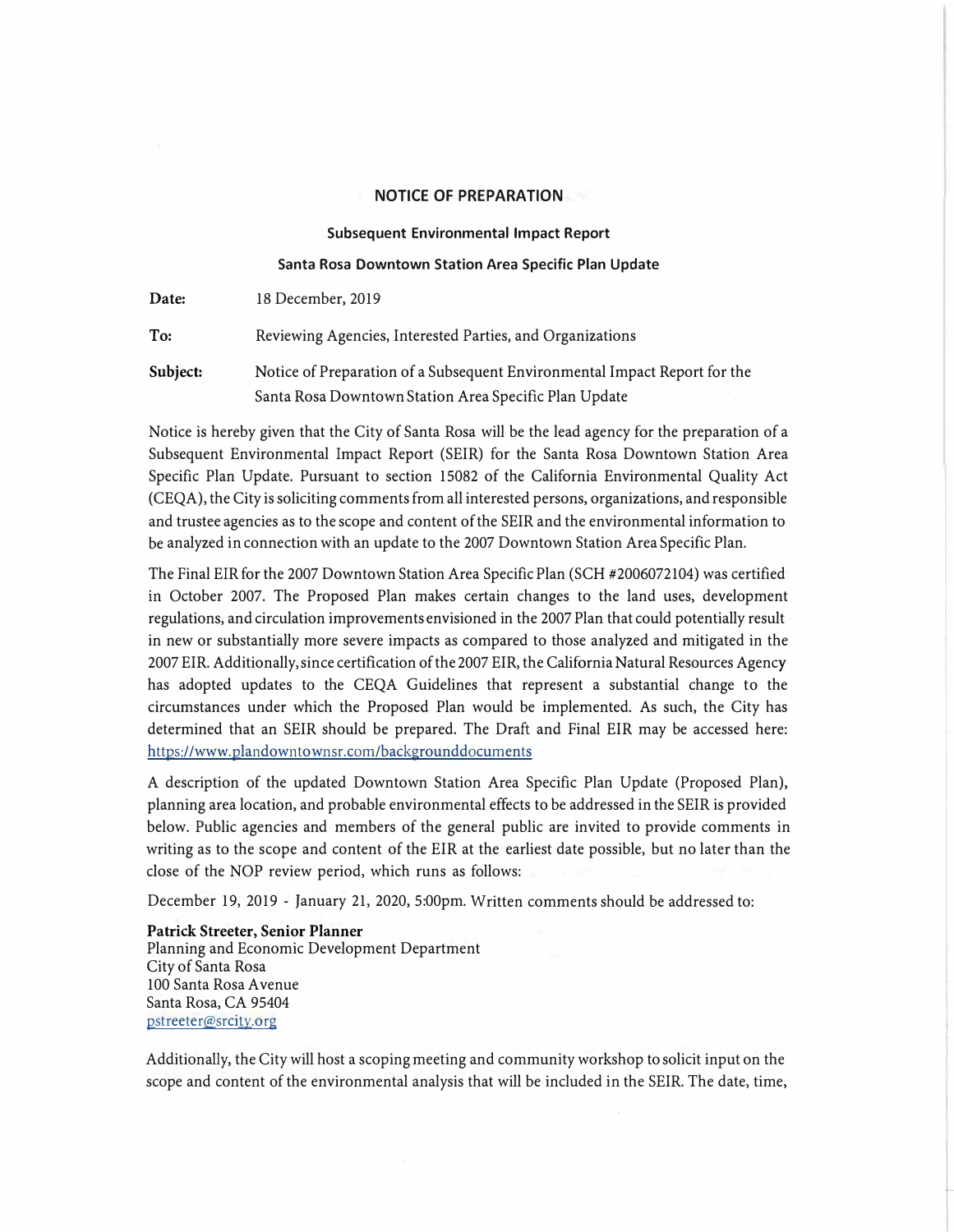# **City of Santa Rosa Notice of Preparation of** a **Subsequent Downtown Station Area Specific Plan EIR**

and location of the meeting is at 5:30-7:00pm on January 15<sup>th</sup>, 2020 at the Sonoma County Library-Central Branch.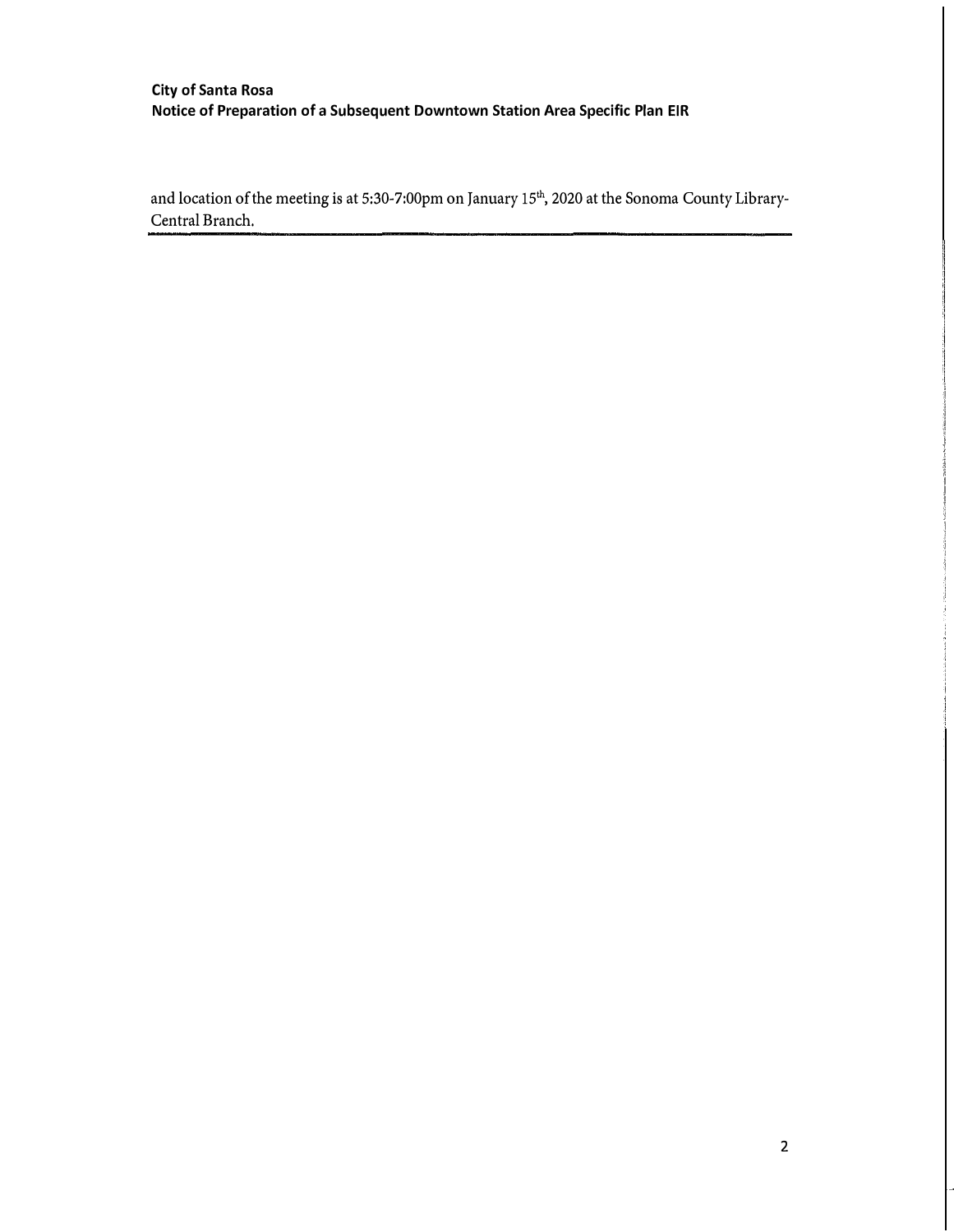## **PROJECT TITLE:** Santa Rosa Downtown Station Area Specific Plan Update

## **PLANNING AREA LOCATION**

Santa Rosa is located in central Sonoma County, about 55 miles north of San Francisco (see Figure 1). The planning area covers approximately 720 acres surrounding the Downtown Santa Rosa Sonoma-Marin Area Rail Transit (SMART) Station in the heart of the city. The planning area extends approximately one-half mile in all directions from the Downtown Station and is roughly bounded by College Avenue in the north; Brookwood, Sonoma and Santa Rosa avenues in the east; Highway 12 and Sebastopol Road in the south; and Dutton Avenue and Imwalle Gardens on the west.

As part of the proposed update, the boundaries of the 2007 planning area have been expanded east to encompass an additional 70 acres between E Street and Brookwood Avenue, consistent with the eastern boundary of the downtown area as described in the Santa Rosa General Plan. The planning area has also been designated a Priority Development Area (PDA), one of five PDAs in Santa Rosa established by the City to provide opportunities for compact, infill development in proximity to transit, jobs, schools, shopping and services. PD As are an integral part of Plan Bay Area 2040, the regional sustainable growth strategy that coordinates housing plans, open space conservation efforts, economic development strategies, and transportation investments.

## **BACKGROUND**

A key purpose of the 2007 DSASP was to increase the number of residents and employees within walking distance of the Sonoma Marin Area Rail Transit (SMART) site through the intensification ofland uses in the planning area. However, halfway through the planning period, only 100 housing units and 194,000 square feet of office, retail, and institutional uses have been developed, with an additional 275 housing units and 107,000 square feet of office, retail, and institutional uses approved, but not yet constructed. Successful downtown development is an essential part of addressing the urgent housing need created by the housing crisis and loss of homes to the 2017 wildfires. As such, the City of Santa Rosa in undertaking an update to the 2007 DSASP to explore options for addressing the community's unmet housing needs as well as land use, transportation, economic development, and historic preservation issues associated with the intensification of housing development downtown.

### **DESCRIPTION OF KEY PROPOSED PLAN COMPONENTS**

The Proposed Plan is an update to the 2007 DSASP intended to streamline and simplify the regulatory framework, facilitate development consistent with the community vision for the planning area, and update development standards and design guidelines to promote vibrant, livable environments downtown, A summary of key components is provided below and a more detailed description is included in the attached Initial Study: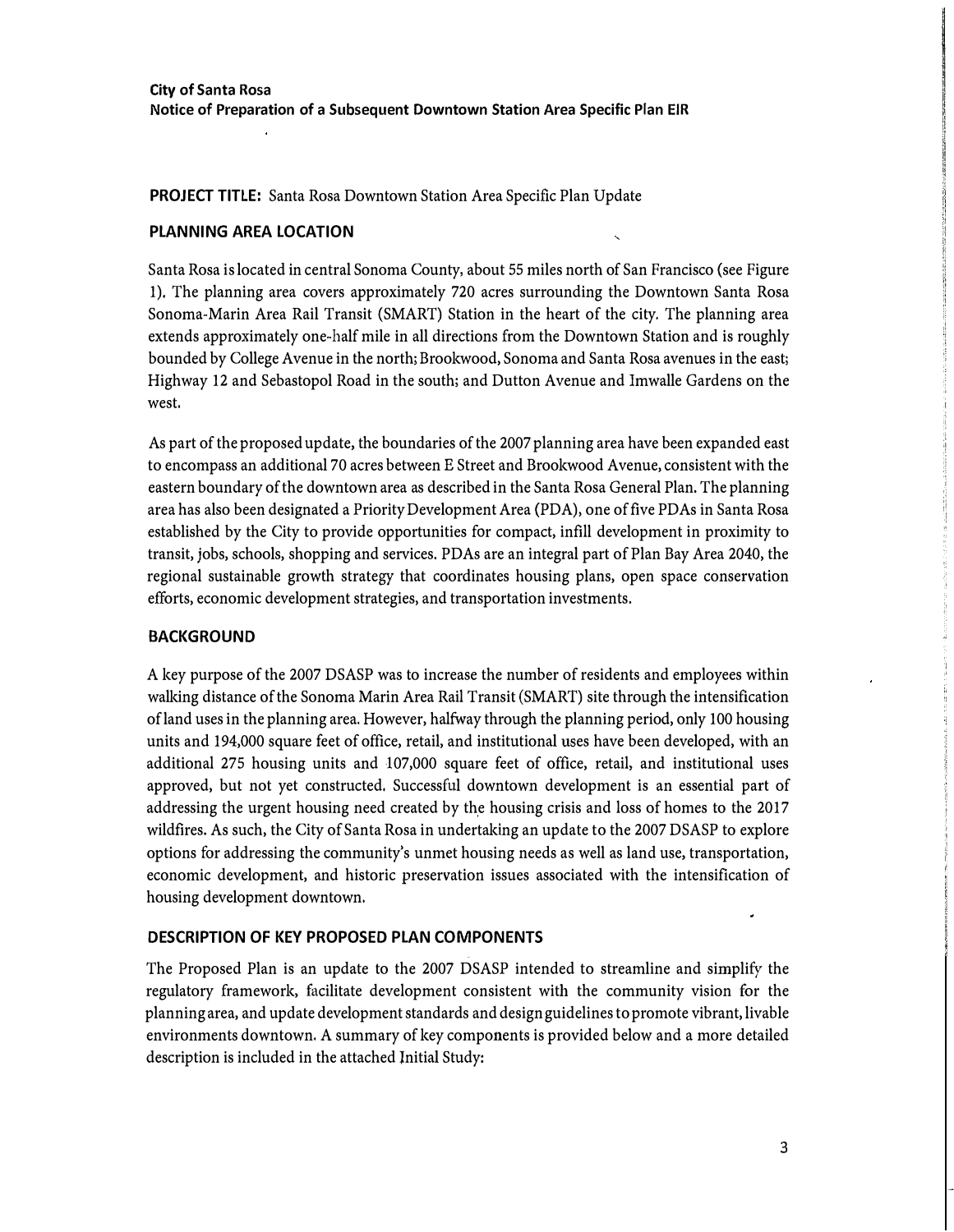- **Land Use Designations**  The Proposed Plan introduces a streamlined set of land use designations applicable in areas with dusters of vacant and under-utilized land where change is foreseeable. Outside of these areas, no change to the land use framework is envisioned and the current land use designations from the General Plan would remain in force. Proposed new land use designations include: Core Mixed Use; Station Mixed Use; Maker Mixed Use; and Neighborhood Mixed Use. In addition, an active ground floor overlay requiring uses and/or design techniques that promote comings and goings and enhance the pedestrian environment has been added.
- **Density and Intensity Regulations** � The Proposed Plan would remove residential density limits and maximum building heights in change areas, instead regulating density and intensity by establishing a maximum allowable floor area ratio (FAR). Height in change areas would effectively be controlled by the size of the parcel and the maximum allowable FAR, and the removal of density limits would be expected to incentivize construction of smaller units affordable by design. Building heights above the current limit established in the Historic (H) combining district in the Zoning Code would remain subject to discretionary approval, and outside of change areas existing limits on building height and residential density would remain in force.
- **Roadway Reallocation-** The Proposed Plan would involve roadway reallocations (also known as "road diets") to remove one vehicle travel lane and add bicycle lanes, sidewalk extensions/curb bulbouts, and curbside parklets at the following locations: Santa Rosa Avenue between Sonoma Ave and Maple Avenue; E Street from College to Sonoma Avenue; and Mendocino Avenue from Tenth Street to Fourth Street.
- **New and Enhanced Pedestrian and Bicycle Connections**  The Proposed Plan would create a continuous pedestrian and bicycle connection along Fourth Street from Railroad Square to Courthouse Square through the Santa Rosa Plaza Mall, and would enhance existing bicycle and pedestrian connections under elevated roadway segments at This Street, Fourth Street, Fifth Street, Sixth Street, Ninth Street, and the Joe Rodota Trail.
- **Other Circulation Improvements**  The Proposed Plan envisions the construction of two new multi-modal roadway connections: the extension of Donahue Street north from West Ninth to connect with Maxwell Court, and the creation of a new roadway connecting West Third and West Sixth Street through the SMART site west of the Downtown Station. Additionally, the Proposed Plan envisions a trackless trolley or shuttle connection operating on a frequent schedule to link the SMART station, Courthouse Square, and the Santa Rosa Plaza Mall.
- **Plazas, Parks an4 Civic Spaces**  The Proposed Plan involves promoting entertainment and activities in flexible, publicly accessible "civic spaces" that attract residents and visitors downtown and build vibrancy and sense of place. Civic spaces would be created by enhancing existing spaces in Courthouse Square and Depot Park, as well as by creating new public spaces in Imwalle and Maxwell Court.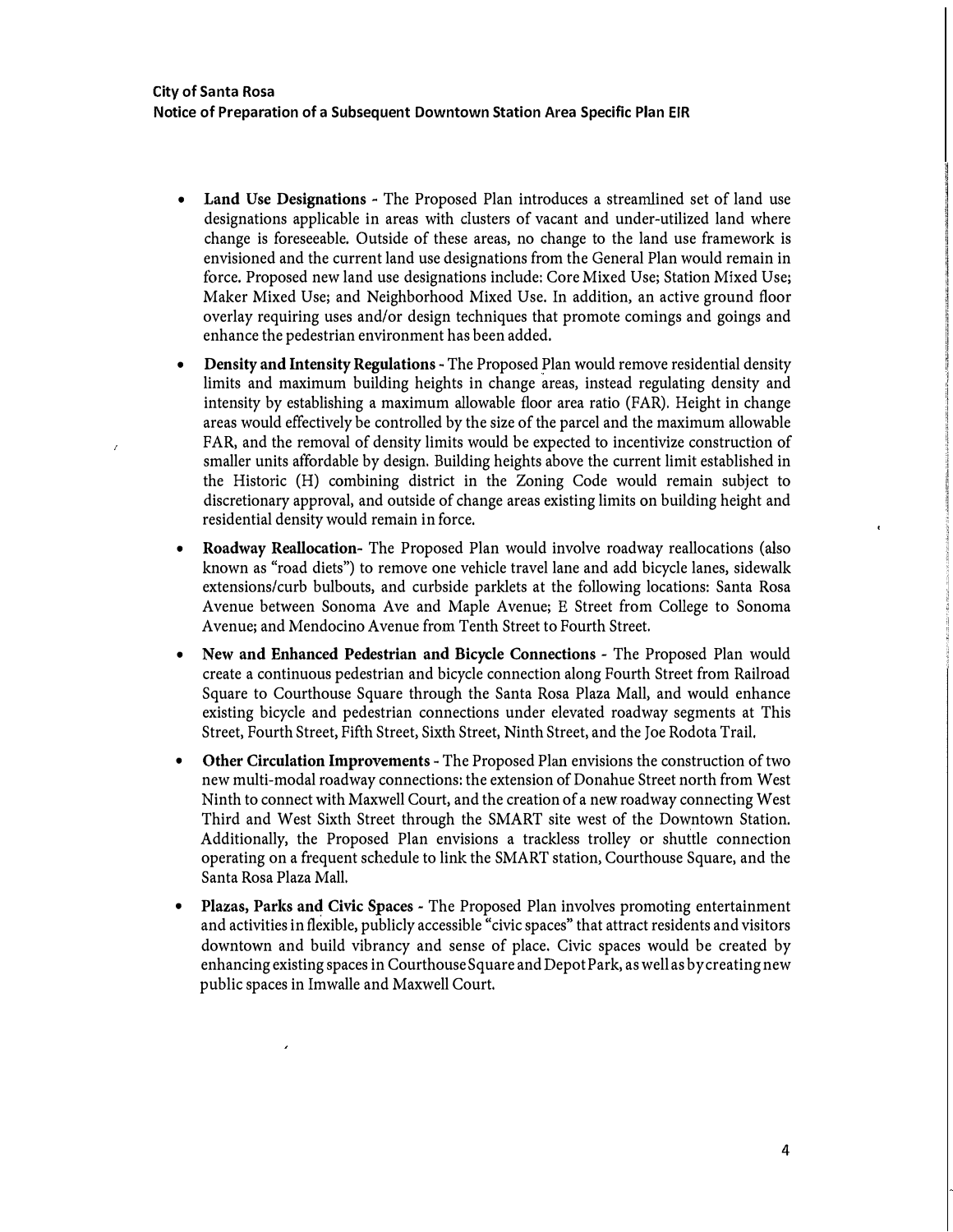## **PROBABLE ENVIRONMENTAL EFFECTS**

Pursuant to CEQA Guidelines Section 15063, the City has prepared an Initial Study to determine which of the Proposed Plan's effects were adequately examined by the 2017 EIR and which effects should be further analyzed in the SEIR. Based on the findings of the Initial Study (attached), the SEIR will focus on the following effects determined to be potentially significant:

- Air Quality;
- Archaeological and Historic Resources;
- Tribal Cultural Resources;
- Groundwater Resources;
- Substantial Increases in Ambient Noise;
- Conflicts with programs, plans, ordinances or policies addressing the circulation system;
- Consistency with CEQA Guidelines section 15064.3, subdivision (b), requiring the analysis of vehicle miles travelled;
- Parks and Recreation;
- Energy and Greenhouse Gas Emissions; and
- Utilities and Service Systems.

Other impacts will not be further analyzed in the SEIR. The SEIR will also examine a reasonable range of alternatives to the Proposed Plan that could reduce or avoid its significant effects. As with the 2007 EIR, the SEIR will examine a No Project Alternative as well as other potential alternatives to the Proposed Plan.

### **SCOPING MEETING**

A scoping meeting will be conducted on January 15<sup>th</sup>, 2020, 5:30-7:00pm, to collect oral comments from agencies and members of the public regarding the scope and content of the SEIR in accordance with CEQA Section 21083.9.

### **EIR Scoping Meeting on the DSASP Update**

January 15, 2020 5:30-7:00pm

Sonoma County Library: Central Branch

211 E Street, Santa Rosa, CA 945404

For project information, please visit: https://www.plandowntownsr.com

Please contact Patrick Streeter at 707-543-4323 or pstreeter@srcity.org with any questions regarding this notice or the scoping meeting.